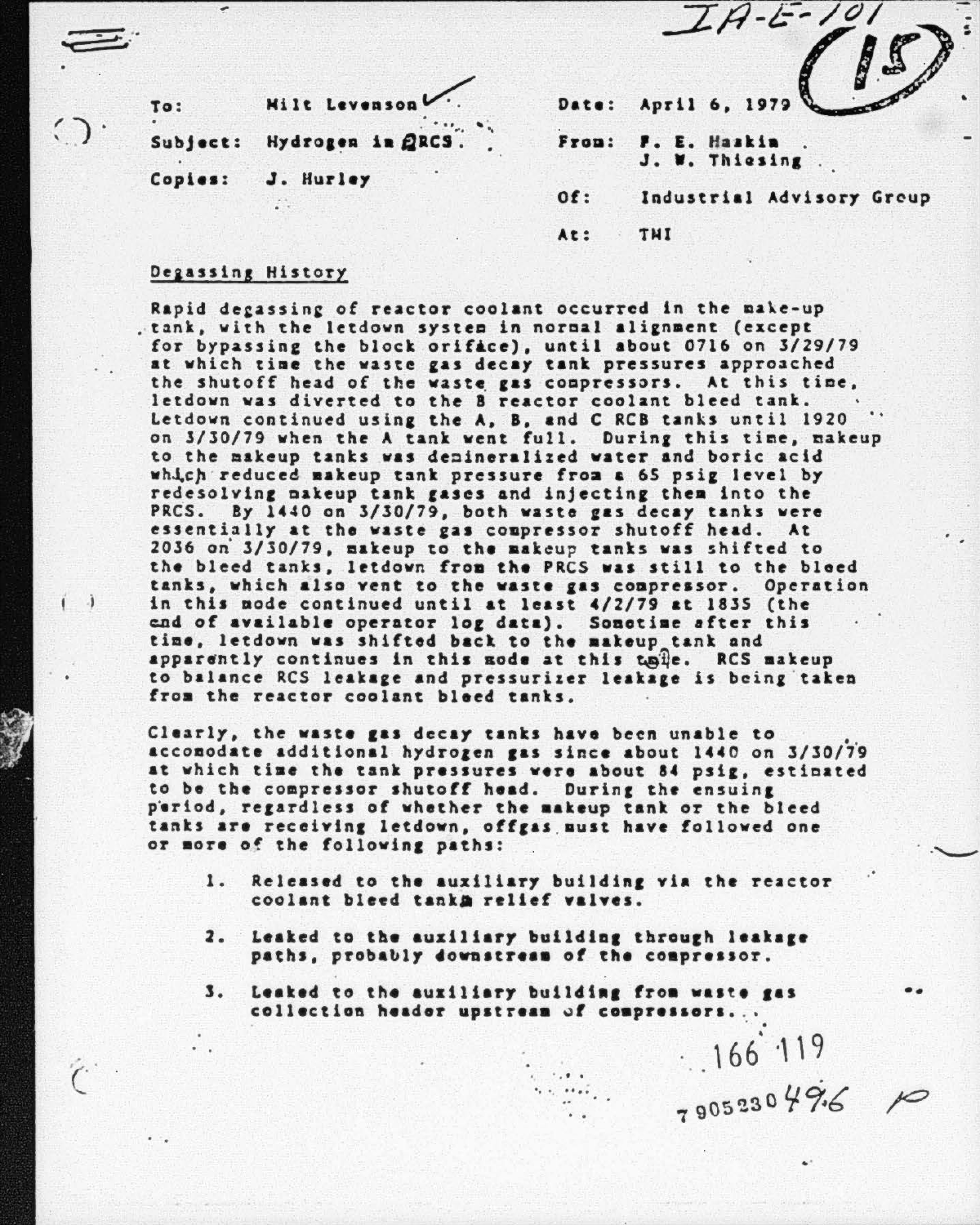We estimate that this mode of degassing is probably quite<br>efficient and it is possible, if not probable, that hydrogen concentrations in the PRCS are quite low.

F. E. Haskin

J. W. Thiesing

FEH/JWT/dms

It is also of importance that, prior to 2036 on 3-30-79, let down to the makeup tank resulted in rapid pressurization of the tank, surmised to be a result of rapid degassing of RCS water coupled with inability tanks, which were approaching the compressor shutoff head. This inability to vent still exists, but letdown to the making tanks The implication is a low degas rate at present, and thus a low PRCS hydrogen Concentration.



 $-166$  120